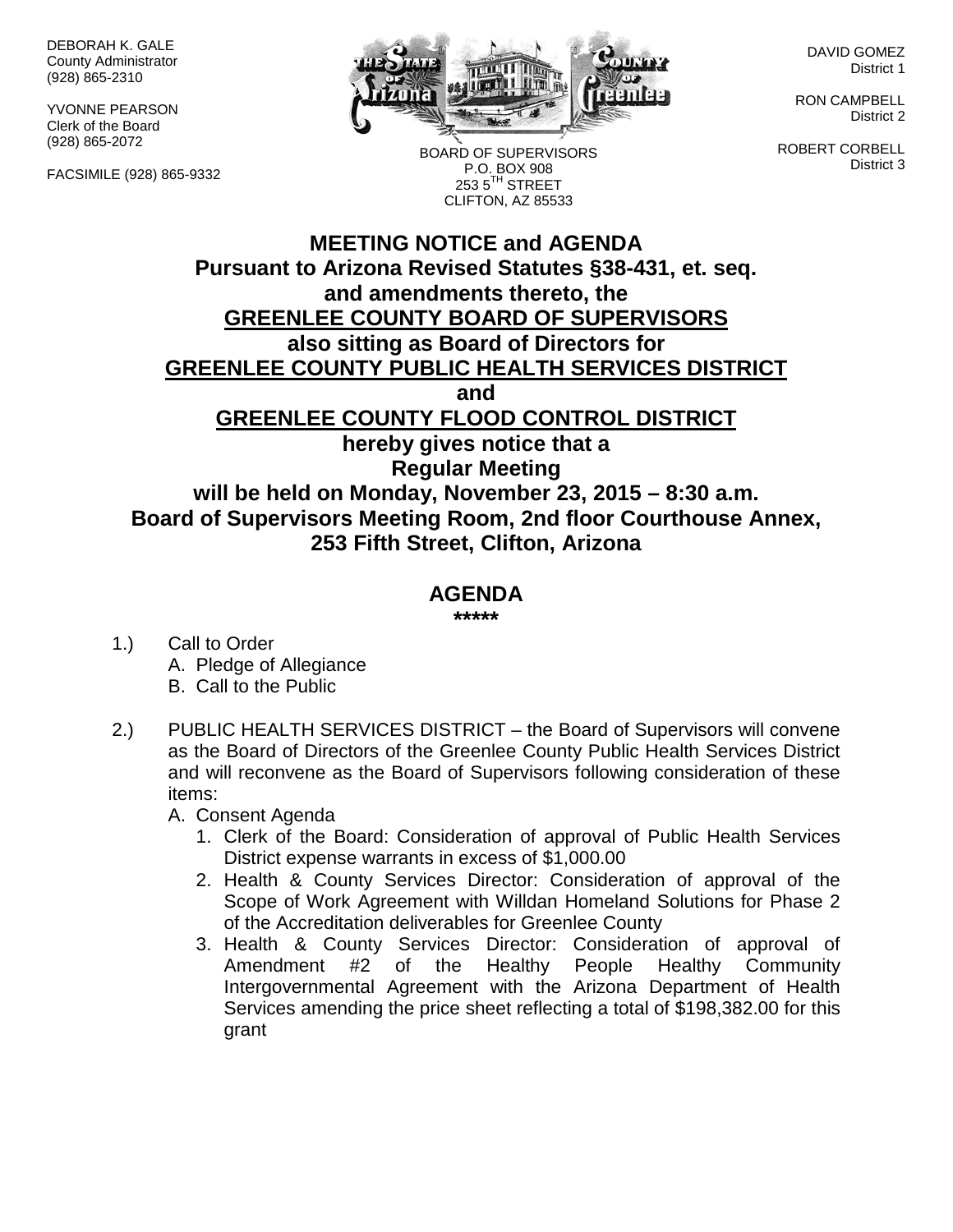- 3.) FLOOD CONTROL DISTRICT the Board of Supervisors will convene as the Board of Directors of the Greenlee County Flood Control District and will reconvene as the Board of Supervisors following consideration of these items: A. Consent Agenda
	- 1. Clerk of the Board: Consideration of approval of Greenlee County Flood Control District expense warrants in excess of \$1,000.00
- 4.) Ákos Kovach, Economic Development Coordinator A. Economic Development Planning Update
- 5.) Work Session Greenlee County Floodplain Ordinance
- 6.) Discussion/Action regarding revisions to the Greenlee County Floodplain **Ordinance**
- 7.) Work Session Greenlee County Duncan Courthouse Annex
- 8.) Discussion/Action regarding replacement of the Greenlee County Duncan Courthouse Annex
- 9.) Work Session Equal Footing Class Action
- 10.) Consideration of approval of a Letter of Support to the Board of Commissioners of Idaho County, Idaho, for the filing of a lawsuit against the United States Department of Agriculture (United States Forest Service) and United States Department of the Interior (BLM) on behalf of counties throughout the West and funding support in the amount of \$5,000 not to be paid out until a minimum of 100 additional Letters of Support have been obtained by Idaho County
- 11.) Kay Gale, County Administrator
	- A. County and State budget and legislative issues
	- B. Calendar of Events
- 12.) Consent Agenda
	- A. Clerk of the Board: Consideration of approval of minutes to previous meeting – 11/03/2015
	- B. Clerk of the Board: Consideration of approval of expense warrants in excess of \$1,000.00 – Voucher 1044; 1045; 1047
	- C. Chief Finance Officer: Consideration of approval of General Fund loans in the amount of \$22,737.56 to be reimbursed upon receipt of funds: Fund 800 - \$22,737.56
	- D. County Sheriff: Consideration of approval of Employee Transaction Forms: T. Reynolds, Deputy Sheriff; and Benjamin Ford, Deputy Sheriff